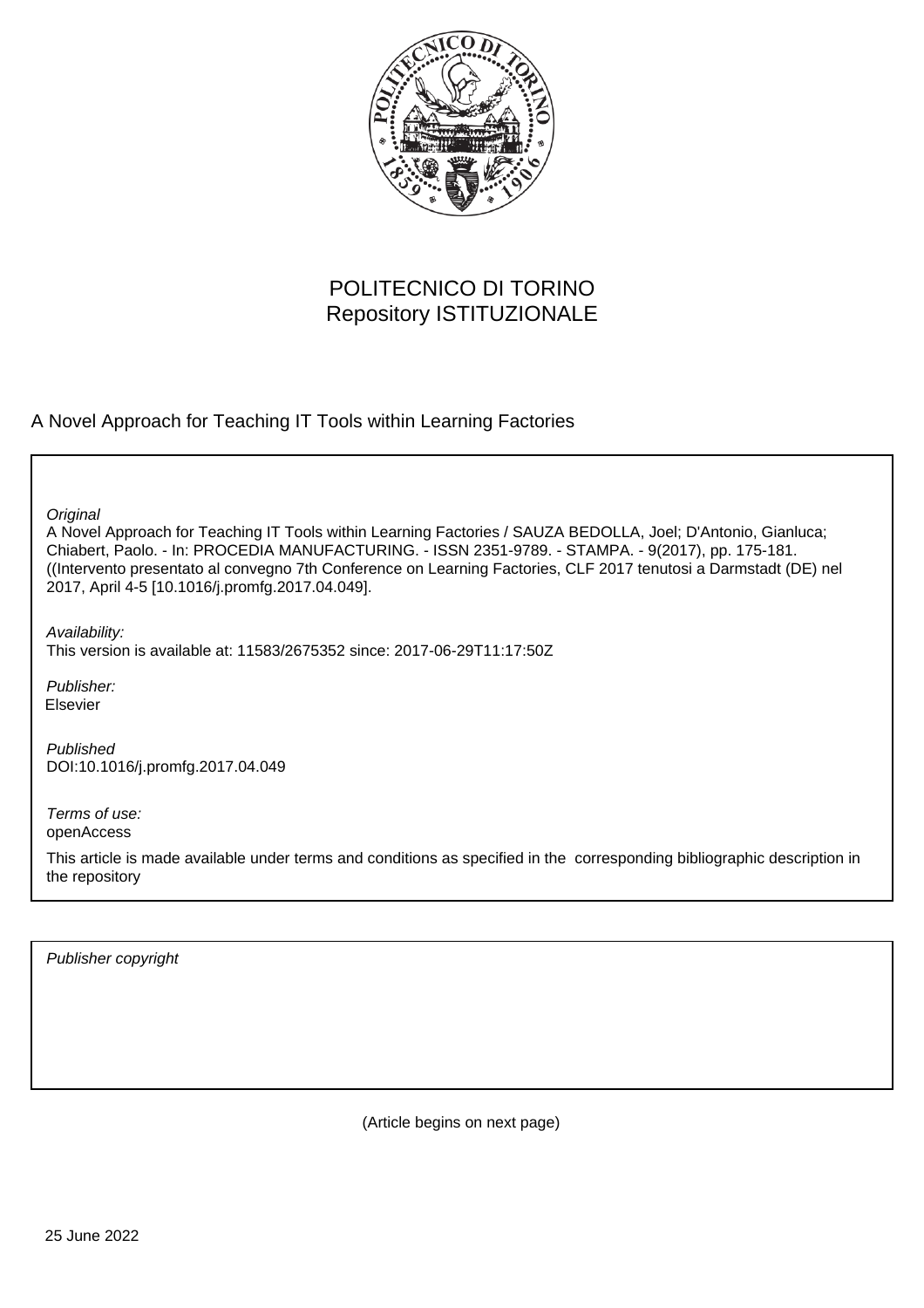

Available online a[t www.sciencedirect.com](http://www.sciencedirect.com/science/journal/22120173)

ScienceDirect

Procedia Manufacturing 00 (2016) 000–000



www.elsevier.com/locate/procedia

### 7th Conference on Learning Factories, CLF 2017

# A novel approach for teaching IT tools within Learning Factories

Joel Sauza Bedolla<sup>a\*</sup>, Gianluca D'Antonio<sup>a</sup>, Paolo Chiabert<sup>a</sup>

*<sup>a</sup>Politecnico di Torino, Corso Duca degli Abruzzi 24 - 10129 Torino, ITALY*

#### **Abstract**

Universities around the world are developing strategies to include into their curricula trend topics from Industry 4.0, such as Cyber Physical Systems, robotics, process virtualization and advanced IT tools. However, at the state of the art in literature there is few evidence for educational environments in which all these components are fully integrated. SMALL Factory, an ongoing project in Politecnico di Torino, aims to develop an integrated learning factory based on the technologies triggering the fourth industrial revolution. Beside the transfer of technological skills, the laboratory allows the on field training of students in the use of open source IT tools such as PLM and ERP systems. The present paper aims to present the teaching methodology proposed within the SMALL Factory framework. The ultimate aim of this project is to replace the traditional software teaching, based on tutorials and simple case studies, with a learning by doing, integrated approach, in order to provide students with a comprehensive perspective of a modern manufacturing environment and to train their mindset to be responsive.

© 2016 The Authors. Published by Elsevier B.V.

Peer-review under responsibility of the scientific committee of the 7th Conference on Learning Factories.

*Keywords:* Industry 4.0; CPS; IT tools; PLM; ERP

#### **1. Introduction**

The development of the Smart Factory (SF) is a critical concept in the reindustrialisation of Europe. The most industrialized countries are funding national and international programs to promote the integration of the Industry 4.0 enabling technologies within the manufacturing environments. In [Fig.](#page-2-0) 1, a map highlighting the most active countries, around the world (a) and in Europe (b), and the relative programs is shown.

<sup>\*</sup> Corresponding author. Tel.: +390110907280; fax: +390110907299. *E-mail address:* joel.sauza@polito.it

<sup>2351-9789</sup> © 2016 The Authors. Published by Elsevier B.V. Peer-review under responsibility of the scientific committee of the 7th Conference on Learning Factories.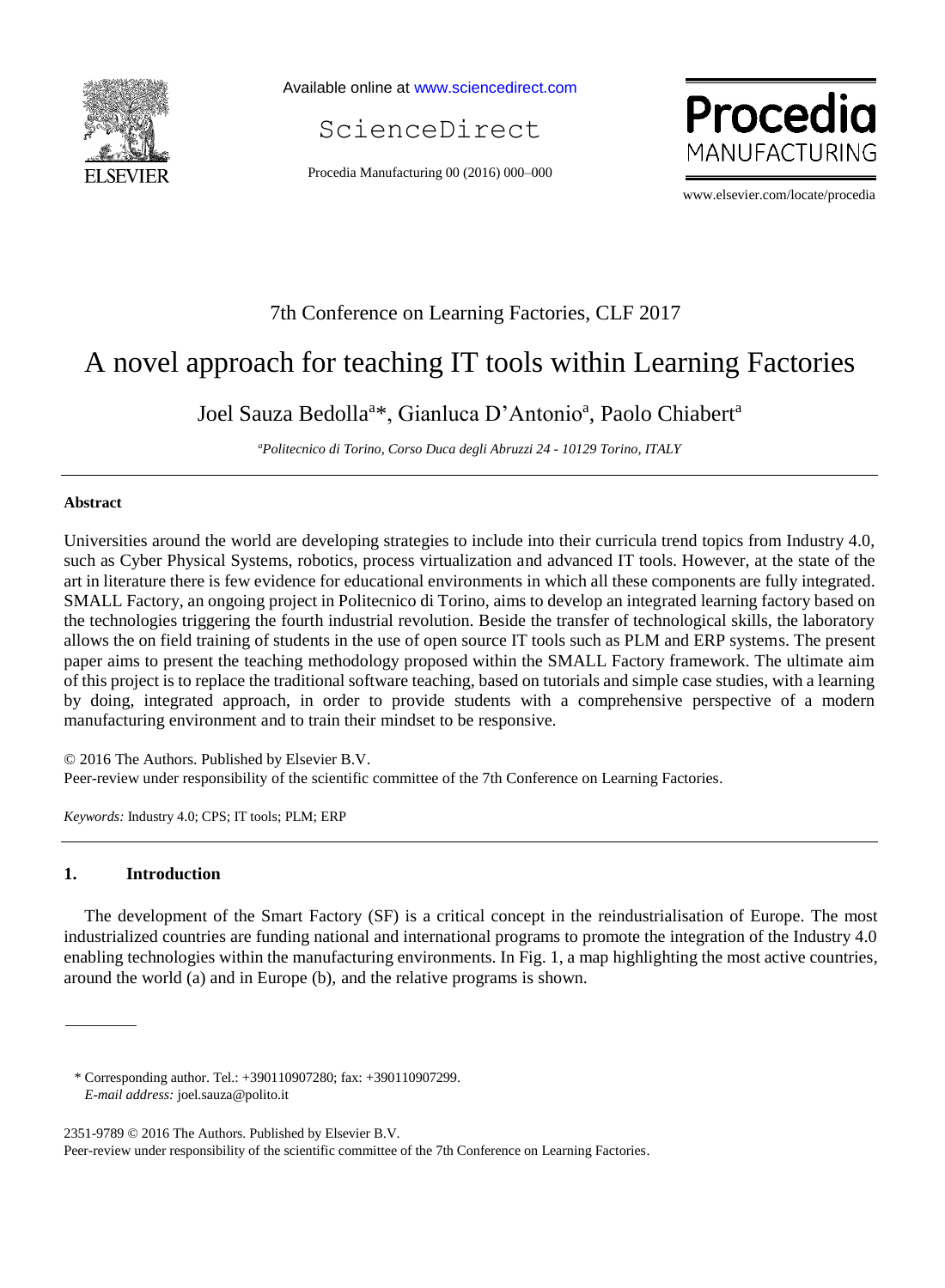

Fig. 1. a) SF around the world b) In Europe.

<span id="page-2-0"></span>The SF spread will significantly affect job definition in industry. Today, the staff of a company can be classified in two categories: "white" and "blue" collars. Usually, engineers are asked to be proficient in one domain, and to have some basic knowledge in the other areas, due to the traditional organization culture with clear labor division. However, a new figure, commonly named "grey" collar, is arising: it consists in workers that combine practical skills with technical and intellectual capabilities [1]. Therefore, new engineers will be required to master several technologies to develop their job, including IT tools, manufacturing and automation.

To satisfy this industrial need, education programs must be updated. This need has also been highlighted in a European research [2], which states that the lack of skilled engineers is already restraining companies from generating more business. Recently, universities started to made huge investments to develop and deploy smart factory laboratories. Besides the technological aspects, IT tools play a critical role in the execution of processes and they are vital for any company. Among these tools, some of the most popular are: Computer Aided Design (CAD), Computer Aided Manufacturing (CAM), Computer Aided Engineering (CAE), Product Lifecycle Management (PLM), Enterprise Resource Planning (ERP), Manufacturing Execution Systems (MES) and Discrete Event Simulation (DES). However, at the state of the art in literature there is few evidence for educational environments in which these tools are fully integrated.

The present paper aims to extend the state of the art by describing the activities of the *SMALL Factory* laboratory, developed in Politecnico di Torino. Namely, the focus of this paper is the integrated approach used to teach IT tools, with particular concern for PLM and ERP systems.

The rest of the paper is organized as follows. The state of the art in training laboratories on Industry 4.0 is presented in section 2. In sections 3 and 4, the SMALL Factory project is introduced and one of the manufactured products is presented. In section 5, the approach to teach PLM is presented; the methodology used to train students to ERP systems is described in section 6. Finally, in section 7 conclusive remarks and future development plans are discussed.

#### **2. State of the art**

In the last years, several universities around the world implemented Learning Factories (LF). In Germany, a consortium led by the University of Kaiserslautern created the SmartFactoryKL: it is a hybrid production facility that has been built as a demonstration and development platform for the production of colored liquid soap [3]. Bochum University created a learning factory that comprises a holistic model of a producing company, from the ERP level – Top Floor – to the Field Level – Shop Floor [4]. Their main objective is the on-field training of students that are already working with SMEs. However, the kind of product is not specified. The Process Learning Factory CiP (Center for industrial Productivity) from Darmstadt University fabricates a pneumatic cylinder and a gear motor [5]; lean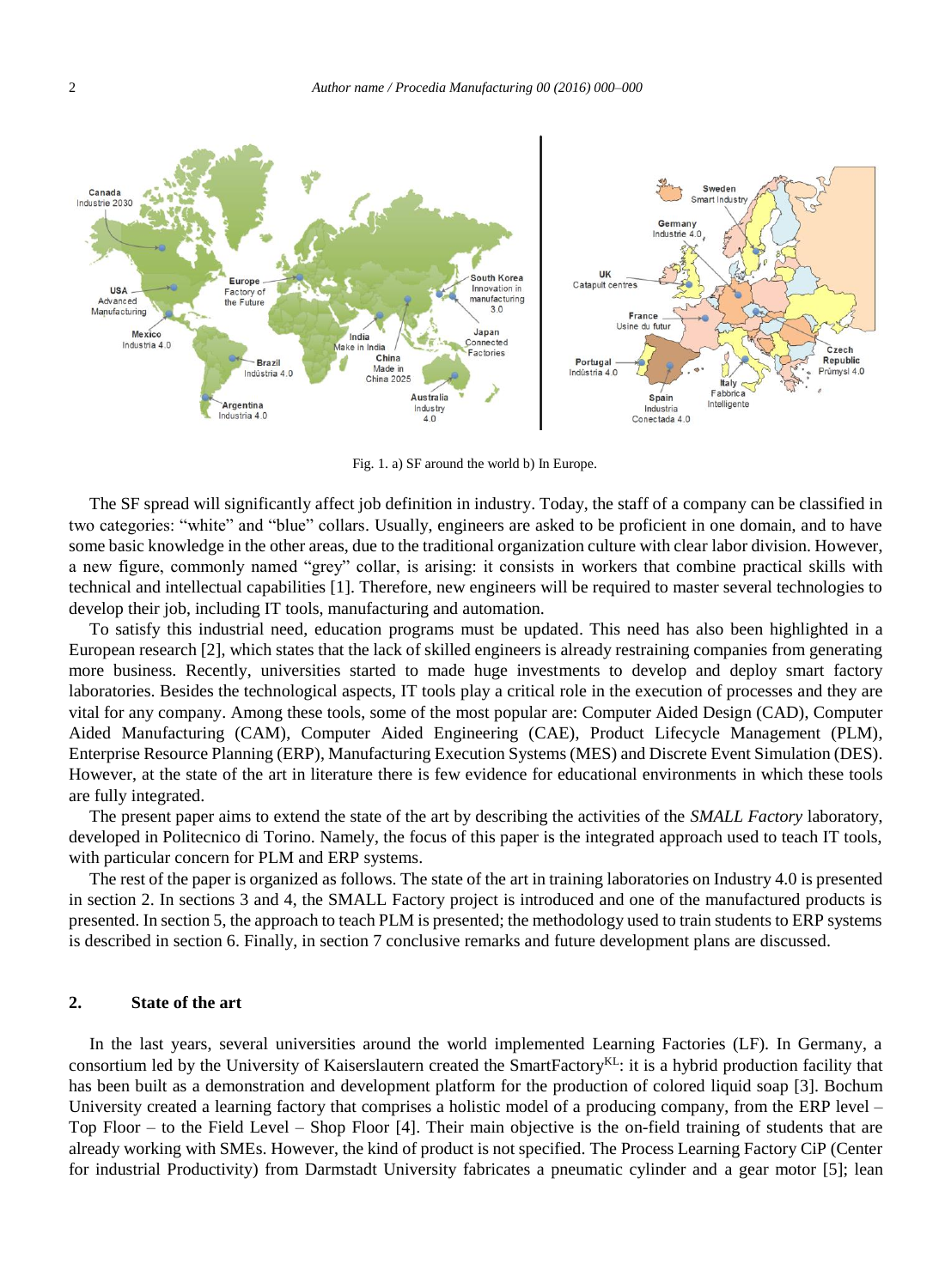manufacturing techniques are also introduced. In Canada, the University of Windsor created a LF, a truly reconfigurable and changeable manufacturing assembly system [6]. The Escola Politécnica of USP, Brazil, is developing a learning factory [7].

These LF realizations mainly focus on the manufacturing process. However, the highly skilled workers necessary in the next future will be employed both in the development of the "smart" applications and in the implementation of those applications at manufacturing sites. For this reason, besides the technological tasks, students also have to learn how to use the same systems that are employed in industry. In TU Vienna, students learn how to deal with a complete product development: customer order, design, planning and manufacturing. The teaching approach consists in an exercise to develop a slotcar and its production process [8]. The objective of this research is to present another methodology aimed at introducing the use of IT tools within the SMALL Factory project. Here, special attention is given to product design and its management. Therefore, the use of a PLM system is strategic. Moreover, an ERP system is deployed to manage and design the production.

#### **3. SMALL Factory project**

The Smart Lean Learning (SMALL) Factory is a project funded by Politecnico di Torino to enhance the skills of future engineers. The aim of this project is to reproduce a smart factory for educational purposes in a laboratory environment, in terms of both hardware and software. This environment will allow students to become familiar with production applications commonly found in the modern facilities and to experience realistic situations, as required by the "Gemba walk". Gemba refers "the real place" where the actual action is executed. Its effective use encourages the "go-see" principle: it is a mechanism for "catching" people doing the right things and getting recognized for it [9].

[Fig. 2](#page-3-0) shows the didactic approach of the SMALL factory. From the hardware perspective, heterogeneous facilities will be integrated with each other: the goal is to train students in updating old facilities – according to the Industry 4.0 paradigm – and integrating them with new resources and with automation systems. The final aim is to integrate traditional manufacturing processes and new technologies.



<span id="page-3-0"></span>Fig. 2. Didactic approach of the SMALL laboratory.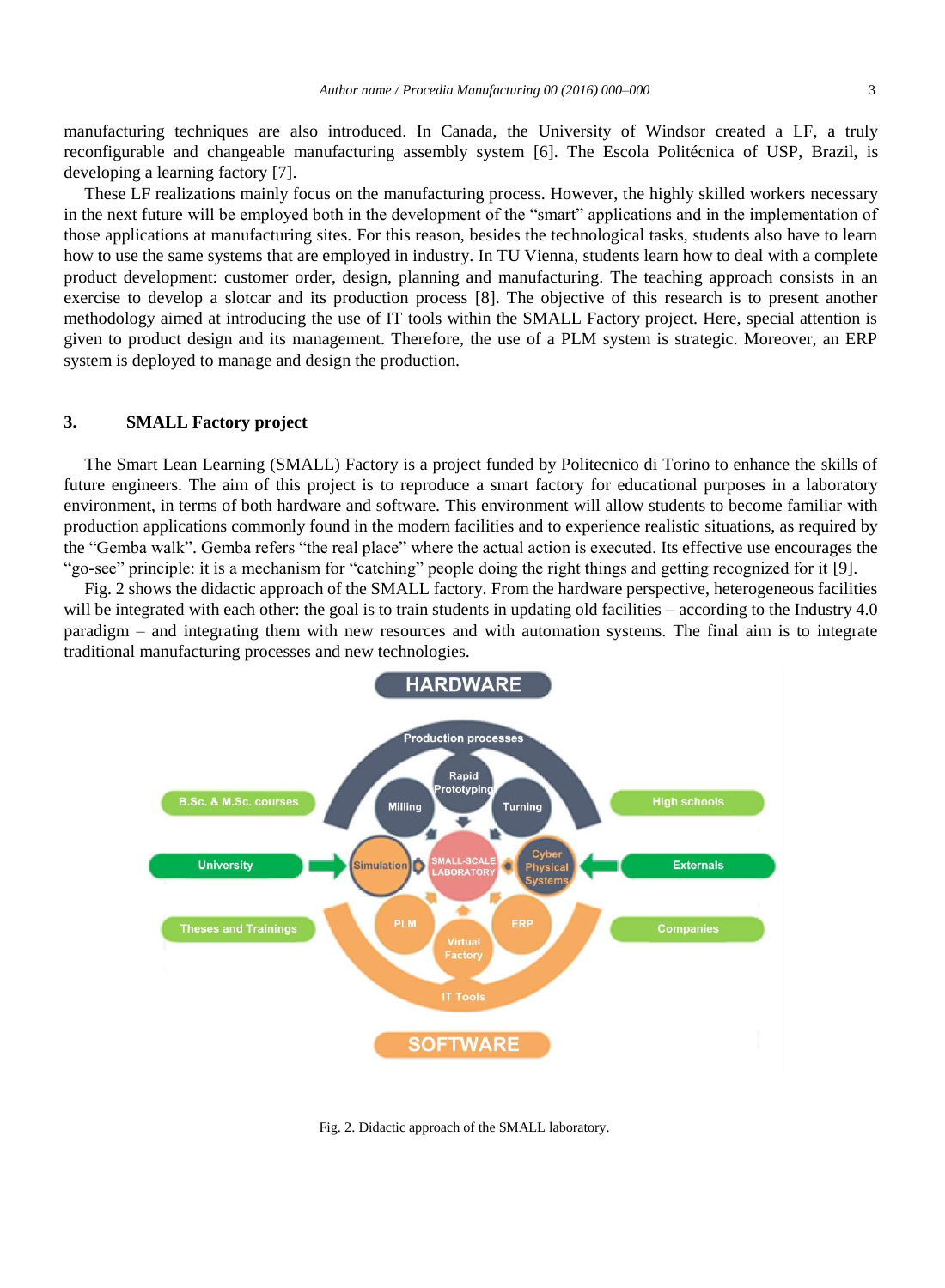From the software point of view, which is the core of this contribution, the ultimate aim of the authors is to build a set of course plug-ins that can be integrated with each-other and adapted to the audience of students, (i.e. their field of specialization, their level, their background,…). Such courses must concern the IT tools most common in modern facilities, regarding both product design and management and the related manufacturing process. The goal is to formulate a course in Smart Factories, deploying a kind of plug-in approach. This approach is intentionally opposed to the traditional one, consisting in huge, standard courses to be taught to every kind of student, which usually do not take into account the specificities of the attendants.

In addition, the infrastructure can be used to both university courses (at B.Sc. and M.Sc. levels) and external entities such as high schools or companies interested in the topics.

#### **4. The product**

The products to be manufactured are a family of trolleys for sliding doors. The sliding door trolley [\(Fig.](#page-4-0) 3) is a key component of commercial garage doors and gates since it links the gate framework to the surrounding structure. The trolley runs on a monorail that is fixed to the wall. It should be designed and constructed to prevent the door from falling down, collapsing or de-railment during normal operation or in case of contact with stationary obstacles.

Each group of students has to develop its own specific product with different requirements. [Fig.](#page-4-0) 3 presents two different product configuration. The main product variant is the load that the trolley can support (from 50 kg to 500 kg). The load directly affects the diameter and, consequently, the screw thread of the main pin. Other variables that can be modified are the number and diameter of the wheels, the distance wheel to wheel and the length of the thread.



<span id="page-4-0"></span>Fig. 3. Two trolley variants.

#### **5. PLM teaching approach**

The PLM teaching approach is based on team collaboration during product development. The PLM strategy is presented in [Fig.](#page-5-0) 4. It is composed by three stages of the product lifecycle: product design, process design and virtual factory simulation. In the next paragraphs further details of each step are given.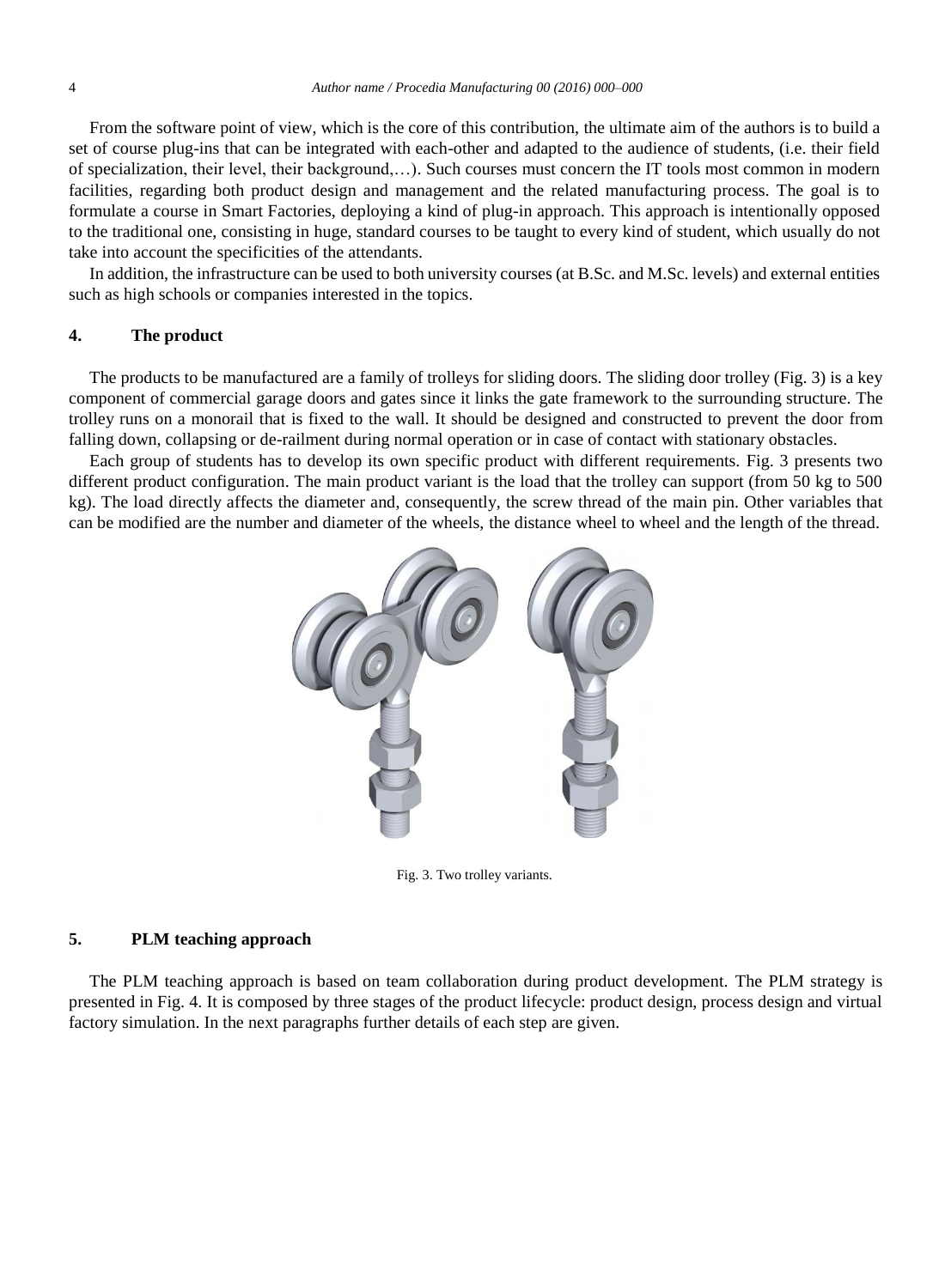



#### <span id="page-5-0"></span>*5.1 Product Design*

The design strategy follows the steps defined by Pahl et al. [10]: requirements, concept, preliminary lay-out, definitive lay-out and product documentation. These steps are integrated in a PDM system by means of a series of workflows. Each stage of the design process reaches a release stage.

In the laboratory two PDM systems are available: a market leader, Teamcenter, and an open source system, Aras Innovator. Besides the PDM system, a CAD system, Nx, is available.

In the first phase, the requirements of the product are given to each team. A team leader and several team members compose the design team. The former is responsible of the requirements study, labour division and assembly management. The latter are responsible of part design.

The wheels components are well defined and only slight changes can be made to the design. Conversely, designers have completely free choices in the design of the main threaded pin.

In order to validate the concept design a digital mock-up and a physical prototype are mandatory. A 3D printer is employed in order to obtain a first prototype. Once the concept is validated or corrected, the definitive lay-out is produced. Finally, the product must be completed with the tolerance according to the GD&T (ASME).

#### *5.2 Process design*

This phase is composed by two main steps: part production and assembly sequence.

In the former phase, each component that has to be manufactured has to be studied (the nuts and the spheres are bought). The production plan must contain the complete operation sequence, starting from a stock, to obtain the required part. In the PDM system, the operations are linked to the necessary resources (tool, machine and fixtures). Moreover, every operation has to be validated with a CAM simulation. Most of the parts require turning operations and, in some cases, drilling and milling. The CAM simulation produces the necessary G-Code program to operate the machine.

In the latter phase, the assembly sequence has to be studied. The PDM system is capable of managing the assembly plan and to link it to the necessary resources.

#### *5.3 Virtual Factory simulation*

Once the assembly process has been defined, the following step is the assembly process verification simulation. The nominal assembly sequence of operations defined in the previous step are simulated in a virtual environment. The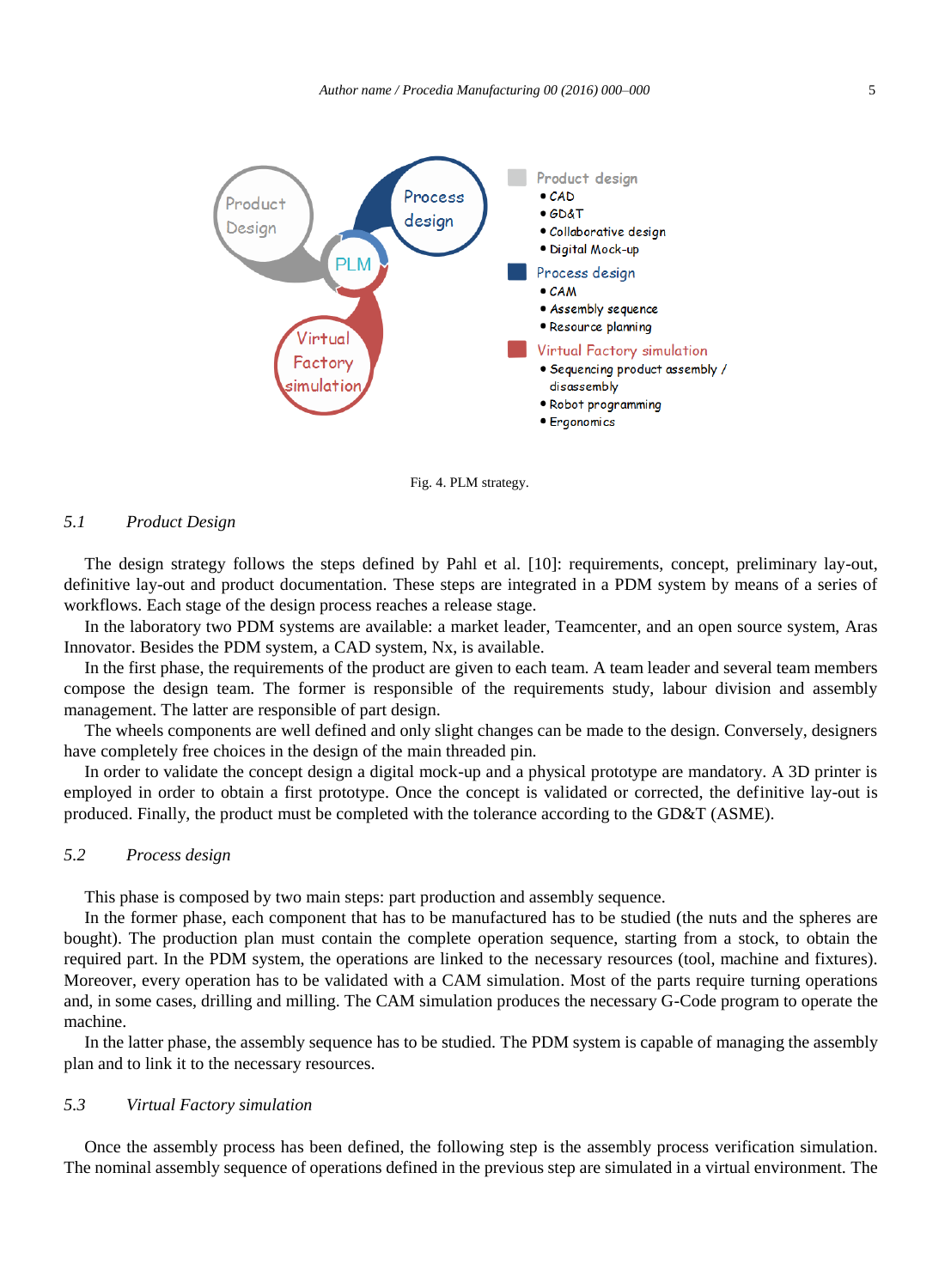aim of this task is to verify the feasibility of the assembly process by validating reachability and collision clearance. This check is performed by simulating the full assembly sequence of the product and the required tools. The PDM system is needed since it contains all the digital representations of the resources employed in the simulation. The expected outputs of the verification are the sequencing of product assembly, the cycle time and human ergonomics. Moreover, robot programming can also be obtained from this stage.

#### **6. ERP teaching approach**

The ERP course is designed to show students how to manage a manufacturing process from the business perspective. An open source software, Odoo, is available in the laboratory.

The course is structured in two parts. In the first one, the software and its functionalities are introduced to the students through frontal lectures performed in the laboratory. The main themes dealt during these lectures are: the description of a company and the definition of business roles; the implementation of a Bill of Materials (BoM); the description of workcenters and routings; the management of warehouses; the management of sales and purchases. Procedures are shown by the teacher; then, students are required to perform basic exercises on-the-fly. To encourage students in practicing the software also beyond the lectures, video tutorials have been uploaded on the Youtube channel PGP@PoliTo. This part of the course approximately takes 12 hours.

In the second part of the course, team collaboration is promoted. Students are divided in groups of 6-8 people: each of these teams is asked to simulate the business of a company. Each group is provided with a description of the virtual company, its suppliers and its customers, the available machines and the production times, and with a set of BoM and BoP concerning the finite product sold by the virtual company. The latter two input are provided by the work performed in PLM teaching.

Therefore, the first step to be performed is the implementation of the database to describe the activities of the company. Each student in the team has different responsibilities; namely:

- 1. A warehouse manager, who is in charge of monitoring the stocks for both the finite products, the intermediate components and the raw materials;
- 2. A planning manager, who is in charge of planning the manufacturing activities to satisfy the demand of the customers
- 3. A manufacturing manager, who is in charge of running the production according to the output of the planning manager: he has to interact with the warehouse responsible to collect all the resources necessary to run the process.
- 4. A purchase manager, who interacts with the warehouse and virtual suppliers and has to order the necessary raw materials
- 5. A sales manager, who interacts with the warehouse and the virtual customers, to analyze and dispatch the orders
- 6. A marketing manager, who has to manage the accounting tasks, including invoices, and check that the virtual company is producing in a profitable way
- 7. A coordinator, who has to ensure that the company activities are carried out.

After these preparatory tasks, each student of the team is enabled to enter the database of his company and perform his work. Further, to enhance the cooperation within the team, the software installation is performed in a client-server architecture: in this way, different people within the same group can access the same database at the same time, like it is usual in a company.

In the successive laboratory sessions, the teacher provides each team with a set of orders containing: (i) the items to be delivered and their quantity; (ii) the target customer; (iii) the due date. Each team has to identify and plan all the activities necessary to satisfy the customers orders within the due date (or with the lowest possible delay): raw materials and semi-finite components must be available, and the manufacturing activities must be managed, as well as the delivery orders.